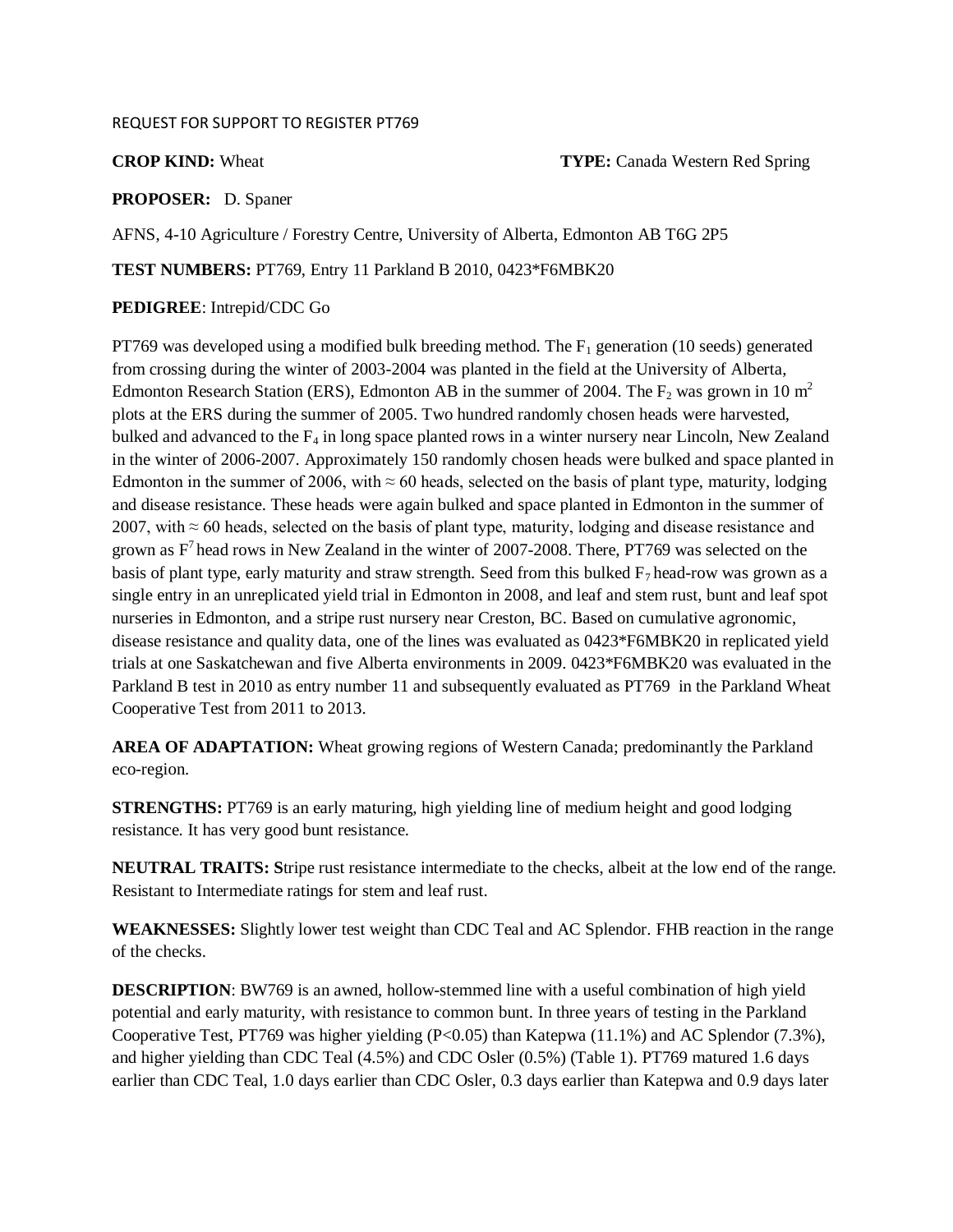than AC Splendor. PT769 exhibited plant height and lodging resistance similar to, or in the range of the checks. Seed mass of PT769 was greater than, while test weight was less than, all check cultivars.

PT769 was rated intermediate to resistant to the prevalent races of stem and leaf rust in three years of testing (Table 2). It was rated in the range of the check cultivars for stripe rust and was rated resistant to common bunt over the three years of testing (Table 2 and Table 6). The FHB disease indices for PT769 were lower than all checks in 4 of 8 station years of testing. Ratings ranged from S to MR over the eight station years (Table 3 and Table 6). DON levels from Ottawa 2013 were 2.6, as compared to 3.2, 1.3, 7.4, and 2.4 for Katepwa, CDC Teal, AC Splendor and CDC Osler, respectively. Two years of end-use quality evaluation (Table 4) has indicated that PT769 is acceptable for the CWRS class (Tables 4 and 5).

### **SEED AVAILABILITY**

Over 300 kg of breeder seed is available from the harvest of one hundred and eleven 15 m rows in the fall of 2013.

|                      | Yield   | <b>Yield</b>   | <b>Maturity</b> | Height | Lodging | <b>Test Wt</b> | <b>Seed</b><br><b>Mass</b> |
|----------------------|---------|----------------|-----------------|--------|---------|----------------|----------------------------|
| Entry                | (kg/ha) | (%)<br>checks) | (days)          | (cm)   | $(1-9)$ | (kg/hl)        | (g/1000k)                  |
| Katepwa              | 4443    | 95             | 99.8            | 100.9  | 2.1     | 78.6           | 33.5                       |
| <b>CDC</b> Teal      | 4725    | 101            | 101.1           | 95.9   | 1.6     | 78.3           | 34.7                       |
| AC Splendor          | 4604    | 99             | 98.6            | 99.4   | 2.2     | 78.3           | 36.6                       |
| <b>CDC</b> Osler     | 4914    | 105            | 100.5           | 95.9   | 2.0     | 79.2           | 34.4                       |
| <b>Check Mean</b>    | 4672    |                | 100.0           | 98.0   | 2.0     | 78.6           | 34.8                       |
| <b>PT769</b>         | 4938    | 106            | 99.5            | 100.1  | 1.9     | 78.0           | 38.4                       |
| <b>LSD</b>           | 241     |                | 1.7             | 2.0    | 0.46    | 1.0            | 1.3                        |
| <b>Station years</b> | 35      |                | 28              | 34     | 30      | 35             | 35                         |

| Table 1. Agronomic data for PT769 and check cultivars in the Parkland Bread Wheat |  |
|-----------------------------------------------------------------------------------|--|
| Cooperative Test, 2011 to 2013                                                    |  |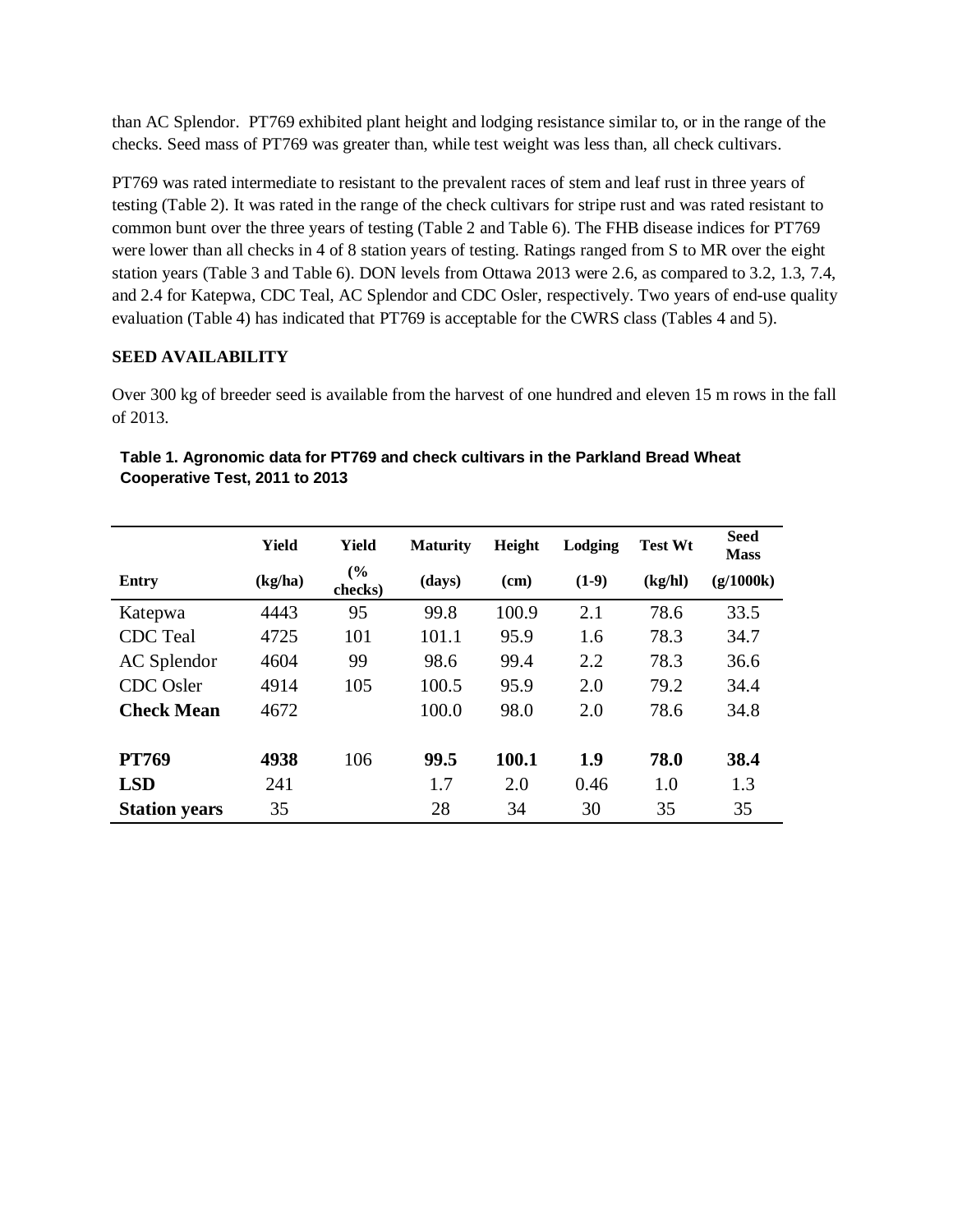| 2011               |                |                  |      |                  |                   |           |                                                                           |           |                   |              | <b>Fusarium Head Blight</b> |              |           |
|--------------------|----------------|------------------|------|------------------|-------------------|-----------|---------------------------------------------------------------------------|-----------|-------------------|--------------|-----------------------------|--------------|-----------|
|                    |                | <b>Stem Rust</b> |      | <b>Leaf Rust</b> | <b>Loose Smut</b> |           | <b>Common Bunt</b>                                                        |           | Glenlea           |              | Carman                      |              |           |
|                    |                |                  |      |                  |                   |           | Severity Response Severity Response % Infection Rating % Infection        | Rating    | <b>Mean VRI</b>   | <b>Class</b> | Mean VRI                    | <b>Class</b> |           |
| Katepwa            | 20.0           | <b>MR</b>        | 33.3 |                  | 0.0               | R.        | 15.0                                                                      |           | 11.0              |              | 30.0                        | <b>MS</b>    |           |
| <b>CDC</b> Teal    | 30.0           |                  | 0.3  | R                | 47.0              |           | 19.0                                                                      |           | 18.0              | <b>MS</b>    | 51.0                        | S            |           |
| <b>AC Splendor</b> | 10.0           | R                | 15.3 | <b>MR</b>        | 13.0              | R         | 22.0                                                                      |           | 22.5              | S            | 37.5                        | <b>MS</b>    |           |
| <b>CDC Osler</b>   | 30.0           |                  | 0.0  | R                | 15.0              | R         | 31.0                                                                      | <b>MS</b> | 11.0              |              | 15.0                        |              |           |
| <b>PT769</b>       | 10.0           |                  | 3.7  | R                | 20.0              | <b>MR</b> | 2.0                                                                       | <b>MR</b> | 6.7               | <b>MR</b>    | 24.0                        | <b>MS</b>    |           |
|                    |                |                  |      |                  |                   |           |                                                                           |           |                   |              |                             |              |           |
| 2012               |                |                  |      |                  |                   |           |                                                                           |           |                   |              | <b>Fusarium Head Blight</b> |              |           |
|                    |                | <b>Stem Rust</b> |      | <b>Leaf Rust</b> | <b>Loose Smut</b> |           | <b>Common Bunt</b>                                                        |           | Glenlea           |              | Carman                      |              |           |
|                    |                |                  |      |                  |                   |           | Severity Response Severity Response % Infection Rating % Infection Rating |           | Mean VRI          | <b>Class</b> | <b>Mean VRI</b>             | <b>Class</b> |           |
| Katepwa            | 2.0            | R                | 58.3 | <b>MS</b>        | 8.0               | R.        | 20.0                                                                      |           | 8.0               | <b>MR</b>    | 42.5                        | <b>MS</b>    |           |
| <b>CDC</b> Teal    | 2.0            | R                | 20.0 | <b>MR</b>        | 49.0              |           | 23.5                                                                      |           | 19.0              | <b>MS</b>    | 71.3                        | S            |           |
| AC Splendor        | 2.0            | R                | 38.3 |                  | 36.0              |           | 16.5                                                                      | <b>MR</b> | 24.0              | S            | 54.0                        | <b>MS</b>    |           |
| <b>CDC Osler</b>   | 2.0            | R                | 2.0  | R                | 23.0              | <b>MR</b> | 16.8                                                                      | <b>MR</b> | 12.0              |              | 40.0                        |              |           |
| <b>PT769</b>       | 2.0            | R                | 31.7 | ı                | 37.0              |           | 3.3                                                                       | R         | 18.0              | <b>MS</b>    | 37.5                        | ı            |           |
|                    |                |                  |      |                  |                   |           |                                                                           |           |                   |              |                             |              |           |
| 2013               |                |                  |      |                  |                   |           |                                                                           |           |                   |              | <b>Fusarium Head Blight</b> |              |           |
|                    |                | <b>Stem Rust</b> |      | <b>Leaf Rust</b> | <b>Loose Smut</b> |           | <b>Common Bunt</b>                                                        |           | Glenlea           |              | Portage                     | Carman       |           |
|                    |                |                  |      |                  |                   |           | Severity Response Severity Response % Infection Rating % Infection        | Rating    | Mean VRI Mean VRI |              | <b>Class</b>                | Mean VRI     | Class     |
| Katepwa            | 10             |                  | 63.3 | S                | 0                 | R         | 20                                                                        |           | 27.0              | 21.7         | <b>MS</b>                   | 27.4         |           |
| <b>CDC</b> Teal    | 30             |                  | 7.0  | R                | 6                 | R         | 18.25                                                                     | <b>MR</b> | 7.0               | 33.0         | S                           | 82.5         | S         |
| AC Splendor        | $\overline{7}$ | R                | 16.7 | <b>MR</b>        | 22                | <b>MR</b> | 17.5                                                                      | <b>MR</b> | 27.0              | 33.3         | S                           | 58.1         | S         |
| <b>CDC Osler</b>   | 5              | R                | 2.0  | R                | 47                |           | 17                                                                        | <b>MR</b> | 18.0              | 24.0         | <b>MS</b>                   | 49.3         | <b>MS</b> |
| <b>PT769</b>       | 15             |                  | 0.0  | R                | 9                 | R         | 4.5                                                                       | R         | 14.0              | 35.3         | S                           | 28.2         |           |

#### **Table 2. Rust, smut, bunt and FHB reactions for PT769 and check cultivars in the Parkland Bread Wheat Cooperative Test, 2011 to 2013**

|                 |                    |                 | <b>Stripe rust reaction</b> |                 |                    |           |      |              |
|-----------------|--------------------|-----------------|-----------------------------|-----------------|--------------------|-----------|------|--------------|
|                 | Lethbridge<br>2011 |                 | Lethbridge<br>2012          |                 | Lethbridge<br>2013 |           |      | Creston 2013 |
| <b>Identity</b> | <b>Severity</b>    | <b>Response</b> | <b>Severity</b>             | <b>Response</b> | Sev.               | Rate      | Sev. | Rate         |
| Katepwa         | 38                 |                 | 33                          |                 | 45                 | <b>MS</b> | 65   | S            |
| <b>CDC</b> Teal | 25                 |                 | 10                          | VR              | 20                 | <b>MR</b> | 15   | R            |
| AC Splendor     | 50                 | <b>MS</b>       | 28                          | <b>MR</b>       | 20                 | ΜR        | 25   | <b>MR</b>    |
| CDC Osler       | 37                 |                 | 30                          | MR              | 15                 | R         | 65   | S            |
|                 |                    |                 |                             |                 |                    |           |      |              |
| <b>PT769</b>    | 38                 |                 | 33                          |                 | 15                 | R         | 15   | R            |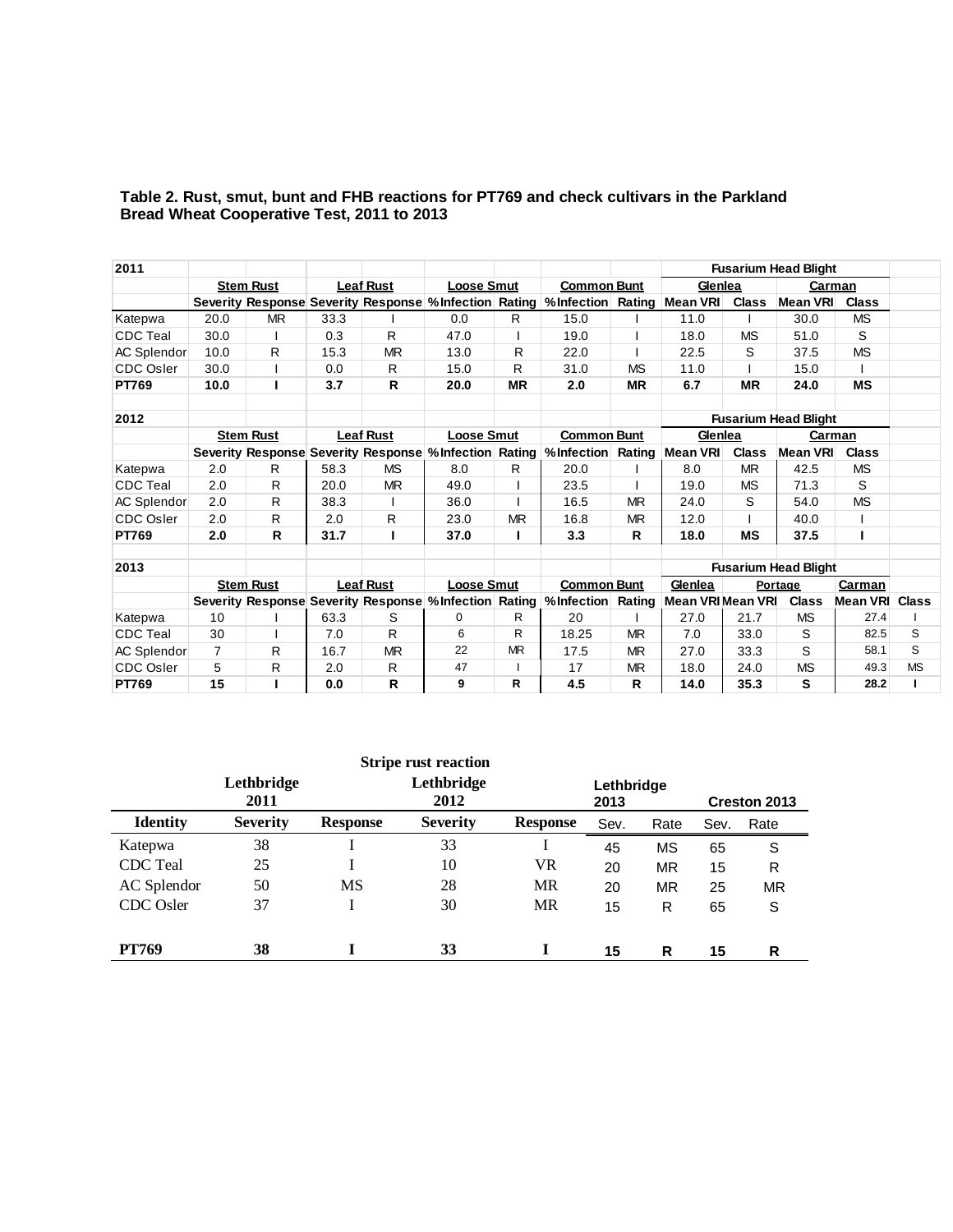|                                   |                      |                                           |                      |                              |                    |                             | 2013 Quality data of four check cultivars and PT769 |                              |                                                 |                                      |                                                      |                                |                                |                             |          |
|-----------------------------------|----------------------|-------------------------------------------|----------------------|------------------------------|--------------------|-----------------------------|-----------------------------------------------------|------------------------------|-------------------------------------------------|--------------------------------------|------------------------------------------------------|--------------------------------|--------------------------------|-----------------------------|----------|
|                                   |                      | <b>Wheat and Flour Characteristics</b>    |                      |                              |                    |                             |                                                     |                              | <b>Milling Performance</b>                      |                                      |                                                      |                                |                                |                             |          |
| Variety                           | <b>Test</b><br>Wt    | Wheat<br>Pro                              | <b>Flour</b><br>Pro  | Pro<br>Loss                  | FN                 | Amyl<br>Peak                | Clean<br>Wht Fir<br>Yld                             | Fir Yid<br>PB<br>0.50<br>Ash | <b>Flour</b><br>Ash                             | <b>Starch</b><br>Dmg                 |                                                      |                                |                                |                             |          |
| Katepwa                           | 80.1                 | 13.2                                      | 12.4                 | 0.8                          | 475                | 620                         | 75.8                                                | 77.0                         | 0.44                                            | 8.6                                  |                                                      |                                |                                |                             |          |
| <b>CDC</b> Teal                   | 80.2                 | 13.5                                      | 13.1                 | 0.4                          | 470                | 680                         | 76.2                                                | 77.0                         | 0.44                                            | 8.2                                  |                                                      |                                |                                |                             |          |
| AC Splendo                        | 79.6                 | 14.1                                      | 13.3                 | 0.8                          | 465                | 650                         | 75.9                                                | 76.0                         | 0.46                                            | 7.9                                  |                                                      |                                |                                |                             |          |
| <b>CDC Osler</b>                  | 81.0                 | 13.6<br>13.9                              | 12.9                 | 0.7<br>0.5                   | 540                | 785                         | 75.6<br>75.2                                        | 75.5                         | 0.47<br>0.46                                    | 8.4<br>8.7                           |                                                      |                                |                                |                             |          |
| <b>PT769</b>                      | 80.0                 |                                           | 13.3                 |                              | 470                | 630                         |                                                     | 76.0                         |                                                 |                                      |                                                      |                                |                                |                             |          |
|                                   |                      |                                           |                      | <b>Dough Properties</b>      |                    |                             |                                                     |                              |                                                 | <b>Baking Quality</b>                |                                                      |                                |                                |                             |          |
| <b>Variety</b>                    | Farino<br>Abs        | Farino<br><b>DDT</b>                      | Farino<br>MTI        | Farino<br><b>Stab</b>        | <b>EXT</b><br>Area | <b>EXT</b><br>Rmax          | <b>EXT</b><br>Length                                | <b>CSP</b><br>Abs            | <b>CSP Pk</b><br>Tme                            | <b>CSP</b><br><b>WHR</b><br>/KG      | <b>CSPLV</b>                                         |                                |                                |                             |          |
| Katepwa                           | 68.1                 | 4.25                                      | 20                   | 11.0                         | 69                 | 325                         | 16.3                                                | 72                           | 3.5                                             | 6.4                                  | 1075                                                 |                                |                                |                             |          |
| CDC Teal                          | 68.3                 | 7.75                                      | 30                   | 11.0                         | 99                 | 353                         | 21.3                                                | 72                           | 3.6                                             | 8.3                                  | 1130                                                 |                                |                                |                             |          |
| <b>AC Splendo</b>                 | 68.8                 | 8.25                                      | 15                   | 22.5                         | 106                | 420                         | 19.8                                                | 73                           | 4.2                                             | 8.8                                  | 1115                                                 |                                |                                |                             |          |
| <b>CDC Osler</b>                  | 68.6                 | 6.00                                      | 5                    | 13.0                         | 74                 | 300                         | 18.5                                                | 72                           | 3.2                                             | 6.2                                  | 1090                                                 |                                |                                |                             |          |
| <b>PT769</b>                      | 72.7                 | 6.75                                      | 15                   | 13.5                         | 103                | 430                         | 18.7                                                | 76                           | 4.8                                             | 9.5                                  | 1145                                                 |                                |                                |                             |          |
|                                   |                      |                                           |                      |                              |                    |                             | 2012 Quality data of four check cultivars and PT769 |                              |                                                 |                                      |                                                      |                                |                                |                             |          |
| <b>Variety</b>                    | <b>Test</b><br>Wt    | Ker Wt                                    | Wheat<br>Pro         | <b>Flour</b><br>Pro          | Pro<br>Loss        | <b>FN</b>                   | Amyl<br>Peak                                        | Clean<br>Yld                 | <b>Fir Yid</b><br>Wht Fir PB 0.50<br>Ash        | Flour<br>Ash                         | <b>Flour</b><br>Color L*                             | <b>Flour</b><br>Color<br>$a^*$ | <b>Flour</b><br>Color<br>$b^*$ | <b>Starch</b><br>Dmg        | PSI      |
| Katepwa                           | 80.6                 | 32.8                                      | 14.6                 | 13.9                         | 0.7                | 410                         | 695                                                 | 75.0                         | 79.0                                            | 0.42                                 | 94.2                                                 | 0.55                           | 10.1                           | 8.0                         | 55       |
| <b>CDC</b> Teal                   | 79.9                 | 32.4                                      | 14.9                 | 14.3                         | 0.6                | 410                         | 730                                                 | 75.0                         | 79.5                                            | 0.41                                 | 94.3                                                 | 0.48                           | 10.2                           | 7.4                         | 58       |
| <b>AC Splendd</b>                 | 79.3                 | 34.9                                      | 15.4                 | 14.7                         | 0.7                | 435                         | 770                                                 | 75.1                         | 78.5                                            | 0.43                                 | 94.5                                                 | 0.48                           | 9.5                            | 7.1                         | 57       |
| <b>CDC Osler</b>                  | 80.5                 | 32.7                                      | 15.0                 | 14.4                         | 0.6                | 495                         | 860                                                 | 74.8                         | 78.0                                            | 0.44                                 | 94.3                                                 | 0.50                           | 11.0                           | 7.4                         | 55       |
| <b>PT 769</b>                     | 79.8                 | 37.1                                      | 15.0                 | 14.4                         | 0.6                | 405                         | 665                                                 | 74.6                         | 78.0                                            | 0.44                                 | 94.4                                                 | 0.53                           | 9.6                            | 8.0                         | 55       |
|                                   | <b>Farino</b><br>Abs | Farino<br><b>DDT</b>                      | Farino<br><b>MTI</b> | <b>Farino</b><br><b>Stab</b> | <b>CSP</b><br>Abs  | <b>CSP Pk</b><br><b>Tme</b> | <b>CSP</b><br><b>WHR</b><br>/KG                     | <b>CSP</b><br>LV             | <b>CSP</b><br>App                               | <b>CSP</b><br>Crumb<br><b>Struct</b> | <b>CSP</b><br>Crumb<br>Modifiers <sup>1</sup>        | <b>CSP</b><br>Color            |                                |                             |          |
| Katepwa                           | 66.6                 | 8.00                                      | 25                   | 11.0                         | 67                 | 3.5                         | 8.9                                                 | 1165                         | 7.4                                             | 5.6                                  | O+                                                   | 7.8                            |                                |                             |          |
| <b>CDC</b> Teal                   | 67.3                 | 9.00                                      | 5                    | 24.5                         | 68                 | 4.3                         | 10.9                                                | 1195                         | 7.5                                             | 6.2                                  | o                                                    | 7.9                            |                                |                             |          |
| AC Splendd                        | 68.3                 | 10.25                                     | 5                    | 29.0                         | 68                 | 4.1                         | 9.8                                                 | 1130                         | 7.4                                             | 6.0                                  | o                                                    | 7.9                            |                                |                             |          |
| CDC Osler<br><b>PT 769</b>        | 67.7<br>69.9         | 6.50<br>8.75                              | 10<br>15             | 15.5<br>22.0                 | 67<br>68           | 3.1<br>4.3                  | 8.5<br>12.8                                         | 1180<br>1190                 | 7.5<br>7.8                                      | 5.9<br>6.0                           | 0+<br>O+                                             | 7.4<br>7.9                     |                                |                             |          |
|                                   |                      |                                           |                      |                              |                    |                             | 2011 Quality data of four check cultivars and PT769 |                              |                                                 |                                      |                                                      |                                |                                |                             |          |
| <b>Yr in Test</b>                 | <b>Test</b><br>Wt    | <b>Ker Wt</b>                             | Wheat Flour<br>Pro   | Pro                          | Pro<br>Loss        | <b>FN</b>                   | Amyl<br>Peak                                        | Clean<br>Yld                 | <b>Fir Yid</b><br>Wht Fir PB 0.50<br><b>Ash</b> | <b>Flour</b><br>Ash                  | <b>Flour</b><br>Color L*                             | <b>Flour</b><br>Color<br>$a^*$ | <b>Flour</b><br>Color<br>$b^*$ | <b>Starch</b><br><b>Dmg</b> | PSI      |
|                                   |                      | <b>GUIDELINES</b>                         |                      |                              | <b>GUIDELINES</b>  |                             |                                                     | <b>GUIDELINES</b>            |                                                 |                                      | <b>GUIDELINES</b>                                    |                                |                                | <b>GUIDELINES</b>           |          |
| Katepwa                           | 81.4                 | 36.3                                      | 13.6                 | 12.9                         | 0.7                | 410                         | 450                                                 | 74.9                         | 76.5                                            | 0.46                                 | 94.0                                                 | 0.53                           | 9.9                            | 8.4                         | 56       |
| CDC Teal                          | 81.4                 | 37.5                                      | 14.4                 | 14.0                         | 0.4                | 400                         | 380                                                 | 75.4                         | 78.0                                            | 0.43                                 | 94.1                                                 | 0.48                           | 9.7                            | 7.6                         | 59       |
| AC Splendd 80.4                   |                      | 36.9                                      | 14.7                 | 13.9                         | 0.8                | 425                         | 520                                                 | 75.1                         | 75.5                                            | 0.48                                 | 94.3                                                 | 0.47                           | 9.3                            | 7.2                         | 58       |
| <b>CDC</b> Osler<br><b>PT 769</b> | 81.9<br>80.5         | 35.4<br>40.7                              | 14.3<br>14.4         | 13.6<br>13.7                 | 0.7<br>0.7         | 465<br>390                  | 710<br>410                                          | 74.2<br>73.1                 | 75.5<br>77.0                                    | 0.48<br>0.45                         | 94.1<br>94.4                                         | 0.50<br>0.48                   | 10.7<br>9.3                    | 7.9<br>8.2                  | 56<br>55 |
|                                   | Abs                  | Farino Farino Farino Farino<br><b>DDT</b> | <b>MTI</b>           | <b>Stab</b>                  | <b>CSP</b><br>Abs  | <b>CSP Pk</b><br><b>Tme</b> | <b>CSP</b><br><b>WHR</b><br>/KG                     | <b>CSP</b><br><b>LV</b>      | <b>CSP</b><br>App                               | <b>CSP</b><br>Crumb                  | <b>CSP</b><br>Crumb<br>Struct Modifiers <sup>1</sup> | <b>CSP</b><br>Color            |                                |                             |          |
|                                   |                      |                                           |                      |                              |                    |                             |                                                     |                              |                                                 |                                      |                                                      |                                |                                |                             |          |
| Katepwa                           | 67.7                 | 4.75                                      | 15                   | 13.0                         | 68                 | 3.2                         | 5.9                                                 | 1055                         | 7.5                                             | 5.9                                  | 0+                                                   | 7.4                            |                                |                             |          |
| CDC Teal                          | 68.6                 | 8.50                                      | 15                   | 15.5                         | 68                 | 3.6                         | 6.7                                                 | 1165                         | 7.8                                             | 5.9                                  | o                                                    | 7.7                            |                                |                             |          |
| <b>AC Splendd</b><br>CDC Osler    | 68.9<br>69.1         | 9.25<br>13.75                             | 20<br>15             | 25.0<br>17.5                 | 69<br>69           | 3.6<br>2.8                  | 6.1<br>4.8                                          | 1110<br>1085                 | 7.8<br>7.9                                      | 5.9<br>5.8                           | o<br>0+                                              | 7.7<br>7.1                     |                                |                             |          |
| <b>PT 769</b>                     | 72.0                 | 7.50                                      | 15                   | 20.5                         | 74.                | 3.3                         | 6.6                                                 | 1140                         | 7.7                                             | 5.8                                  | о                                                    | 7.8                            |                                |                             |          |
|                                   |                      |                                           |                      |                              |                    |                             |                                                     |                              |                                                 |                                      |                                                      |                                |                                |                             |          |

# **Table 3: Quality data for PT769 and checks from the Parkland Cooperative test, 2011 - 2013.**